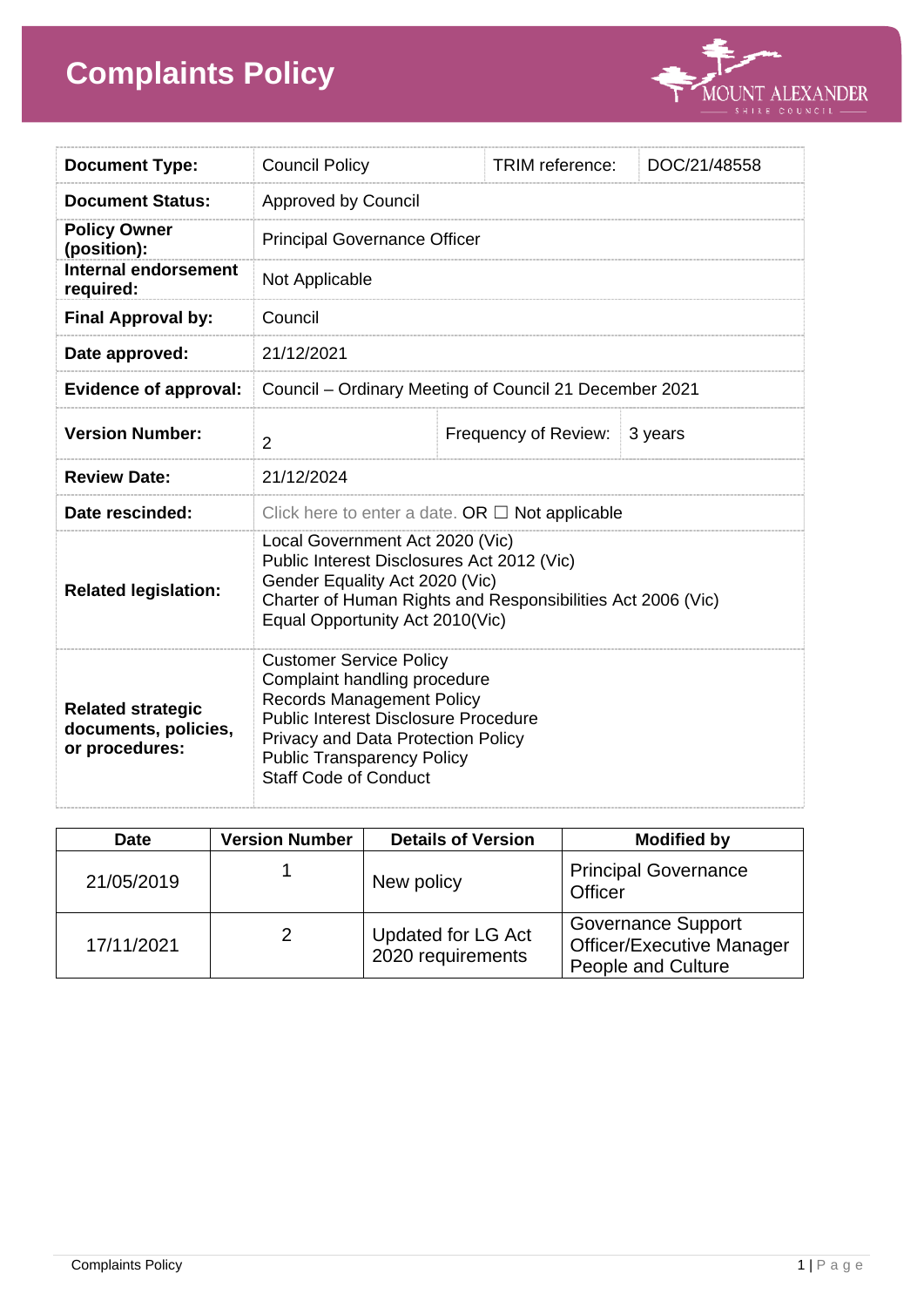

# **1. Purpose**

The purpose of this policy is to ensure that Mount Alexander Shire Council (the Council) handles complaints fairly, efficiently and effectively. It sets out the key principles and concepts of complaint management to ensure that any person who wishes to make a complaint has the matter dealt with in an approved and consistent manner.

### **2. Scope**

This policy applies to all complaints from members of the public about Council staff and Council contractors.

A complaint includes a communication (verbal or written) which expresses dissatisfaction about:

- The quality of an action, decision or service provided by Council staff or a Council contractor.
- A delay by Council staff or a Council contractor in taking an action, making a decision or delivering a service.
- A policy or decision made by Council staff or a Council contractor.

Exclusions to this policy:

- Any matter that is subject to statutory review, and with the approval of the CEO, may be excluded from consideration under this policy.
- Complaints about Councillors or the Chief Executive Officer.
- Staff grievances and/or internal staff code of conduct complaints.

## **3. Policy**

Mount Alexander Shire Council is committed to being accessible and responsive to all people who approach us with feedback or complaints.

We are committed to:

- Enabling members of the public to make complaints.
- Responding to complaints and taking action to resolve them as quickly as possible.
- Learning from complaints to improve our services.

#### **3.1 Our complaints process**

Our complaints process follows a tiered approach and the timelines for response will take into consideration factors such as:

- What the complaint is about.
- Whether there is an immediate risk to the safety of a person or property.
- The seriousness and complexity of the complaint.
- Whether there are statutory processes to follow.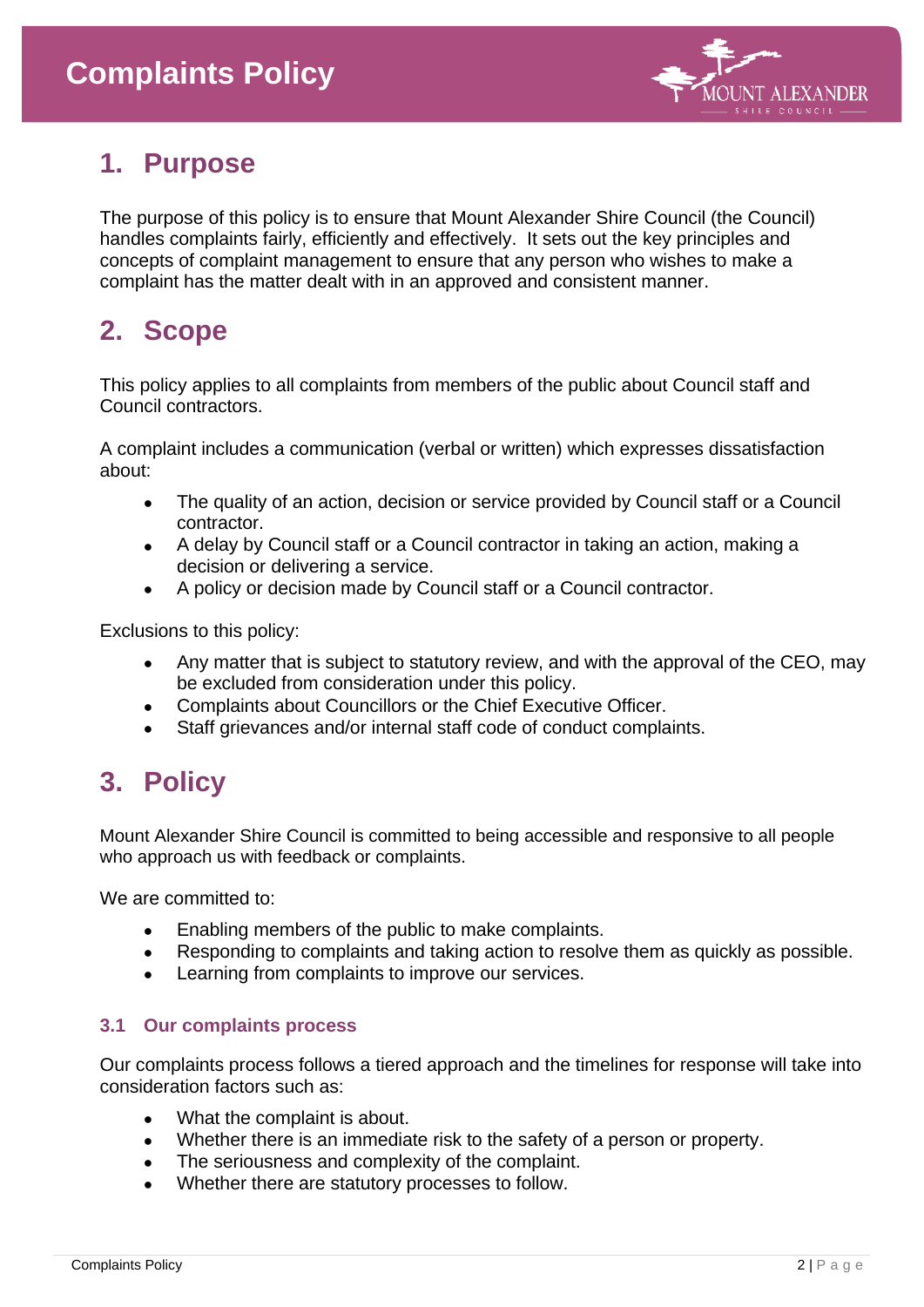

#### **Tiered Approach**

#### **Tier 1: First-contact complaint resolution**

At Tier 1 the complaint is acknowledged and referred to a Council officer for response. Information will be gathered as required to resolve the complaint.

If a solution cannot be immediately found, then the officer will explain what will happen next, and why.

#### **Tier 2: Investigation**

The investigation will be carried out by a nominated officer with specialist expertise who will:

- Explain the investigation process, including the timelines, what it will and will not look at, and the possible outcomes.
- Provide the complainant and any other parties with an opportunity to present their case.
- Provide a written outcome, together with reasons, and detail any remedies if necessary.

#### **Tier 3: Internal review**

If you disagree with the outcome of the investigation, you can request an independent internal review.

The review will be independent of:

- a) The person or group who took the action.
- b) The person or group who made the decision.
- c) The person or group who provided the service.

The internal review will be conducted by a senior Council officer who has not had any prior involvement with your complaint and will review both the original complaint and the process undertaken to investigate and respond to your complaint.

A written response of the outcome will be provided. Details of the options for seeking an external review will be provided as part of this written response.

On a quarterly basis the Executive Team will review the findings of all internal reviews to consider what organisational improvements could be implemented.

#### **Tier 4: External review**

Tier 4 generally involves a complaint being escalated to an oversight body such as the Ombudsman or the Local Government Inspectorate, or to a tribunal or court. Relevant officers will participate in and cooperate with such bodies as required by them.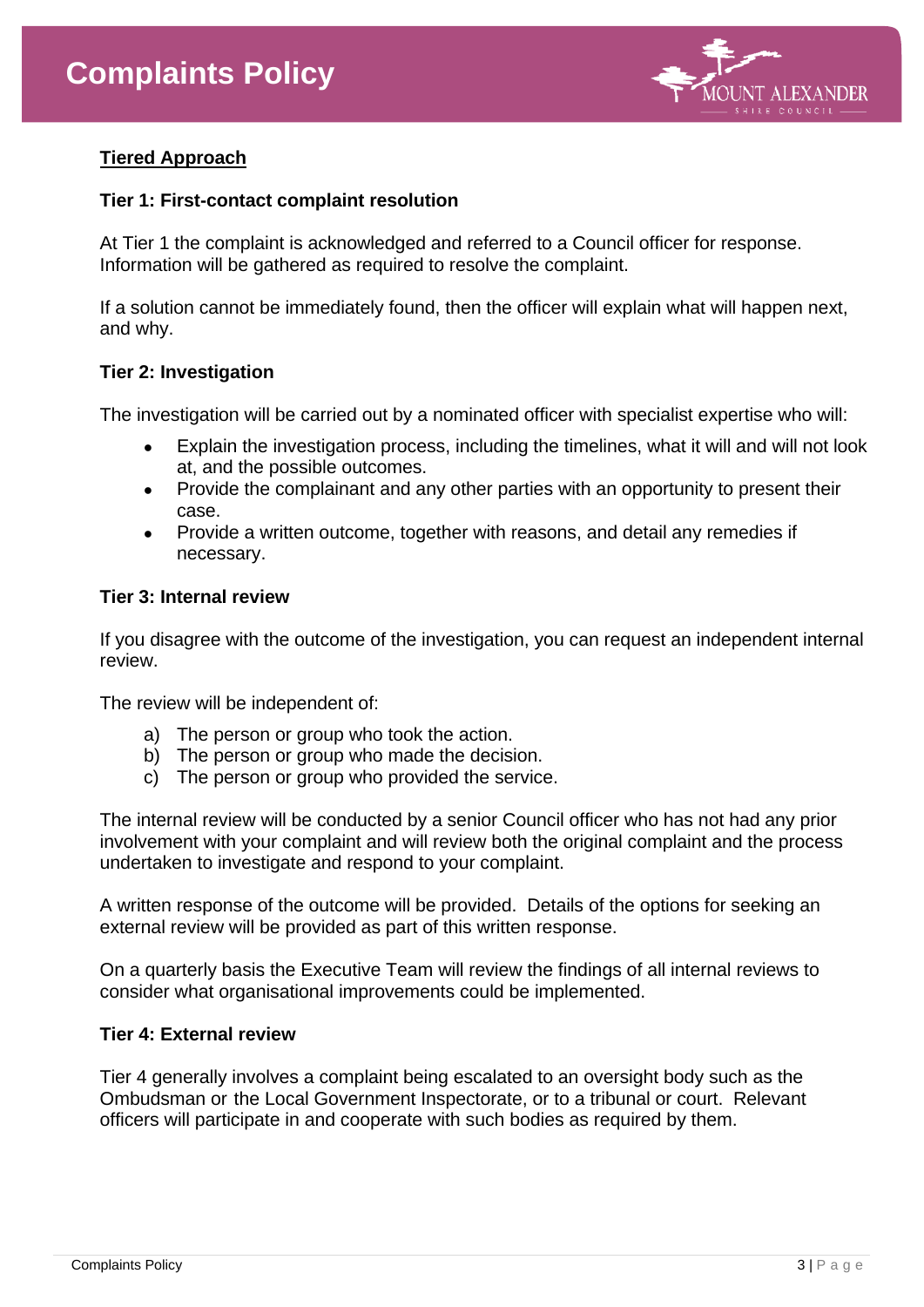

The following external bodies and the nature of the complaints that they handle will be referenced in Tier 3 responses as relevant to the complaint.

| <b>Complaint</b>                                                                                                                                                                                                                                                    | <b>Organisation to contact for external</b><br>review                                            |  |
|---------------------------------------------------------------------------------------------------------------------------------------------------------------------------------------------------------------------------------------------------------------------|--------------------------------------------------------------------------------------------------|--|
| Actions or decisions of Council staff<br>and contractors. This includes, but is not<br>limited to, failure to consider human rights or<br>failure to act compatibly with a human right<br>under the Charter of Human Rights and<br>Responsibilities Act 2006 (Vic). | Victorian Ombudsman:<br>www.ombudsman.vic.gov.au                                                 |  |
| Breaches of the Local Government Act                                                                                                                                                                                                                                | Local Government Inspectorate:<br>www.lgi.vic.gov.au                                             |  |
| Breach of privacy. This includes, but is not<br>limited to, complaints about a freedom of<br>information application.                                                                                                                                               | Office of the Victorian Information<br>Commission:<br>www.ovic.vic.gov.au                        |  |
| Corruption or public interest disclosure<br>('whistleblower') complaints.                                                                                                                                                                                           | Independent Broad-based Anti-corruption<br>Commission:<br>www.ibac.vic.gov.au                    |  |
| <b>Discrimination</b>                                                                                                                                                                                                                                               | Victorian Human Rights and Equal<br><b>Opportunity Commission:</b><br>www.humanrights.vic.gov.au |  |
| <b>Council Elections</b>                                                                                                                                                                                                                                            | <b>Victorian Electoral Commission:</b><br>www.vec.vic.gov.au                                     |  |

### **4. How to make a Complaint**

Any member of the public can make a complaint. Complaints can be made by:

| Telephone: | $(03)$ 5471 1700                                       |
|------------|--------------------------------------------------------|
| Online:    | Visit our website at: www.mountalexander.vic.gov.au    |
|            | Click on 'Contact us', then go to 'Feedback form'      |
| Email:     | info@mountalexander.vic.gov.au                         |
| Post:      | PO BOX 185, CASTLEMAINE, VIC 3450                      |
| In person: | Civic Centre, Corner Lyttleton Street and Lloyd Street |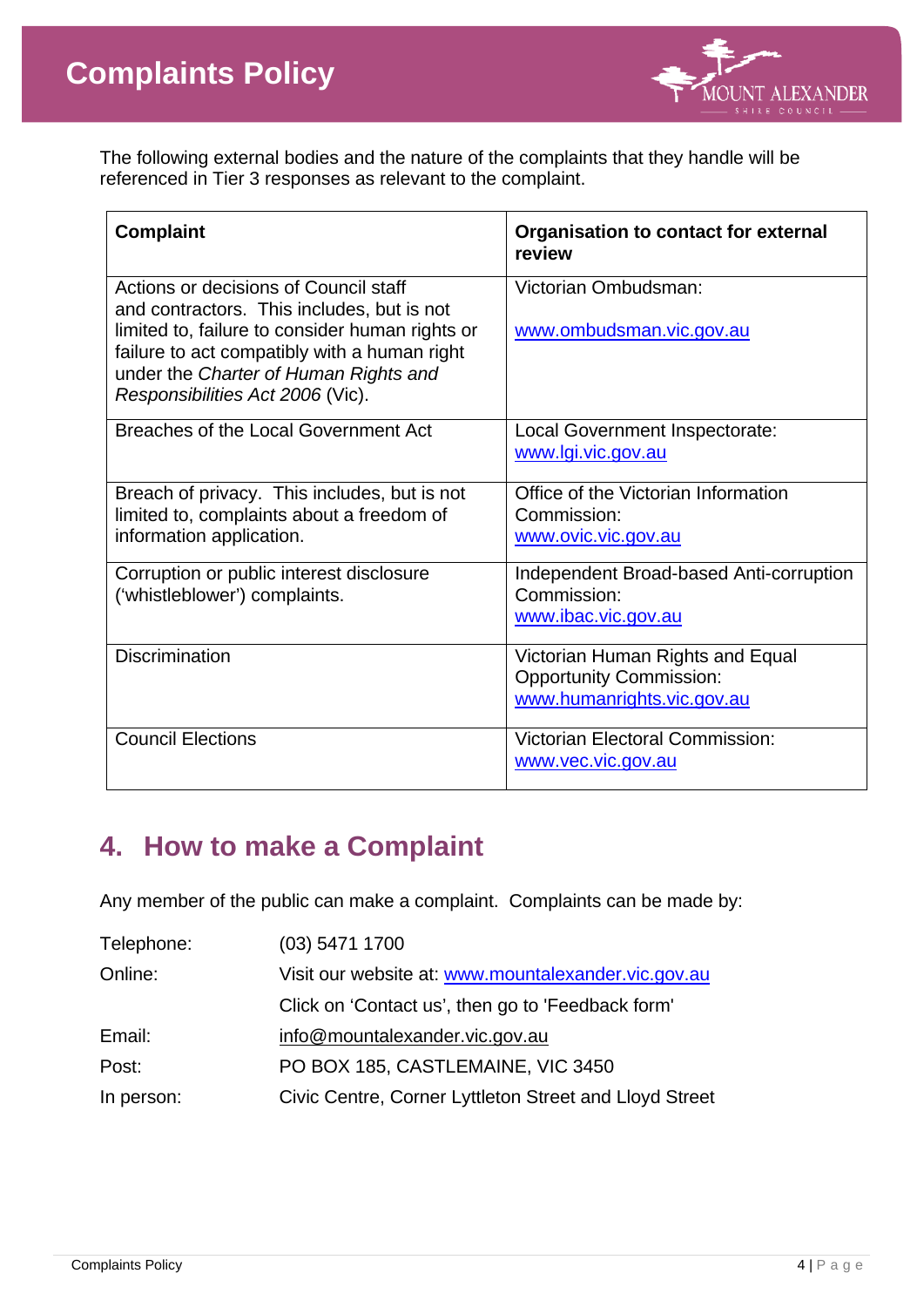

When making a complaint, providing as much detail as possible will assist Council in trying to resolve the matter. Such information can include:

- Identify the action, decision, service or policy you are complaining about, and why you are dissatisfied.
- Name and contact details. You can complain anonymously, but this may limit how we can respond to you.
- Give us relevant details, such as dates, times, location or reference numbers, and documents that support your complaint.
- The outcome you are seeking from making your complaint.

We are committed to ensuring our complaints process is accessible to everyone and we will assist you by:

- Providing an assistance service, such an interpreter or TTY (for free).
- Talking with you if you have trouble reading or writing.
- Communicating with another person acting on your behalf if you cannot make the complaint yourself.

# **5. Confidentiality and Privacy**

Personal information gathered from a complainant during complaint handling will only be:

- Used to deal with the complaint or for a reasonable secondary purpose, such as monitoring complaint trends.
- Disclosed in a de-identified format where data is publicly released.
- Accessed by staff where necessary to deal with the complaint, or for a related secondary purpose.

## **6. Definitions**

A table of terms and their definitions as they relate to the policy

| Term                      | <b>Definition</b>                                                                         |
|---------------------------|-------------------------------------------------------------------------------------------|
| <b>Council Staff</b>      | Any person appointed by the Chief Executive<br>Officer.                                   |
| <b>Council Contractor</b> | Any third-party engaged by the Council to carry<br>out functions on the Council's behalf. |
| Councillor                | The individuals holding the office of a member of<br>Mount Alexander Shire Council.       |